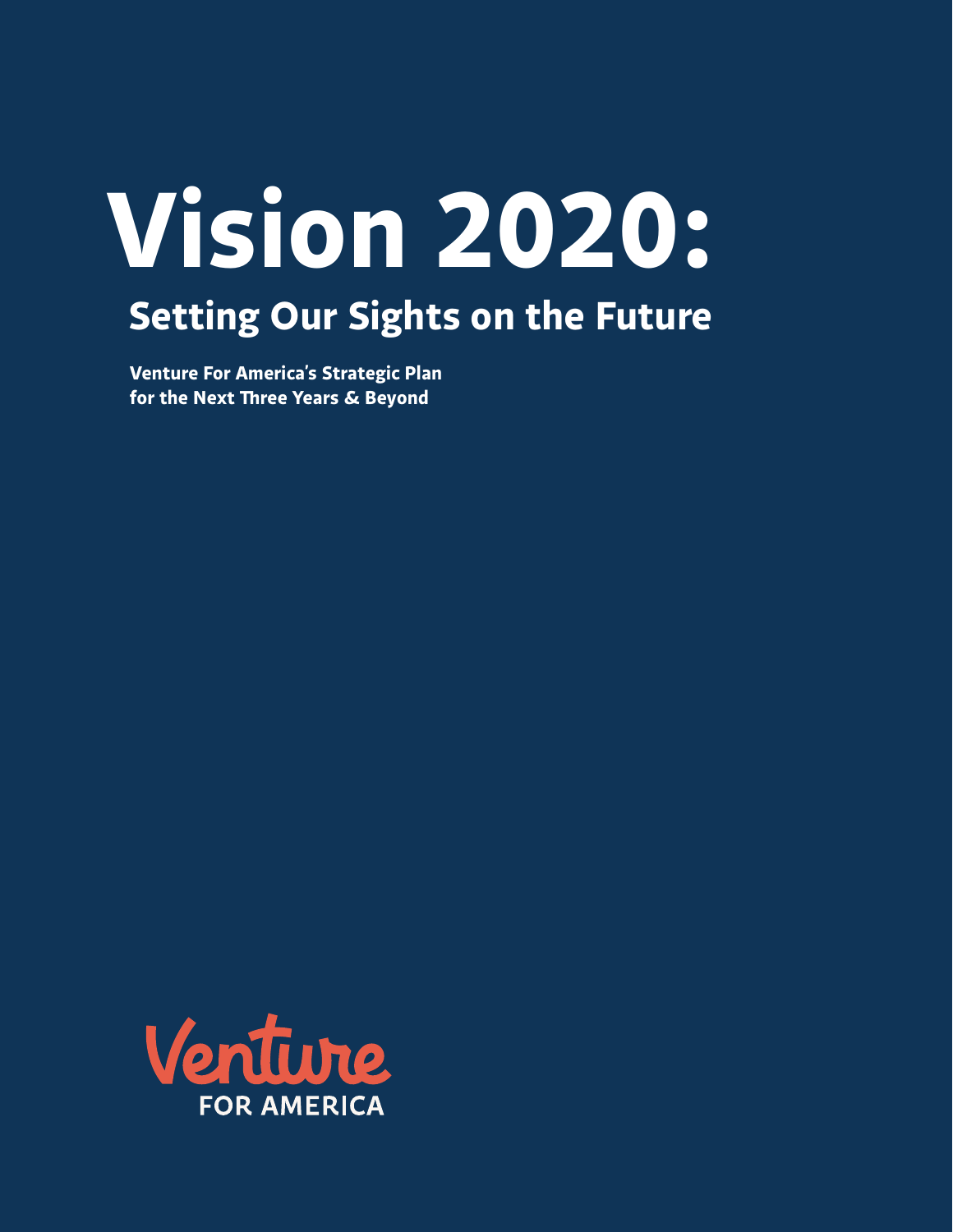

### **A Note From Our CEO**

Dear Friends and Supports of VFA,

We are excited to share with you Venture for America's Vision 2020, our new strategic plan for the next 3 years and beyond. Crafting this plan was a major undertaking, one that took over six months of dedicated work but proved to be well worth the effort.

In this document you will find details on how our organization intends to grow and achieve greater impact. This strategic planning process allowed us to clarify our purpose as an organization, recommit to our goals and refine our program around three key pillars to achieve them.

- First, as an organization, we are recommitting ourselves to the cities where we can have the greatest impact, building out the teams and infrastructure there that will allow us to succeed long-term.
- Next, we will grow our Launch programming so that we can bring more resources to bear for Fellows and Alumni who are starting companies.
- Finally, we will continue to be an on-ramp to entrepreneurship for historically excluded communities by embracing diversity at all levels of our organization.

As you read on, you will see the importance of these three pillars and the steps we will take to achieving these goals. We believe that this work is critically important for renewing the spirit of entrepreneurship upon which this country was built. VFA is helping a generation of young people chart a path to entrepreneurship, becoming the engines of job creation that will translate into future economic vitality. For our cities, this feeds existing efforts toward building more innovative, resilient communities that are prepared for the challenges of the coming decades.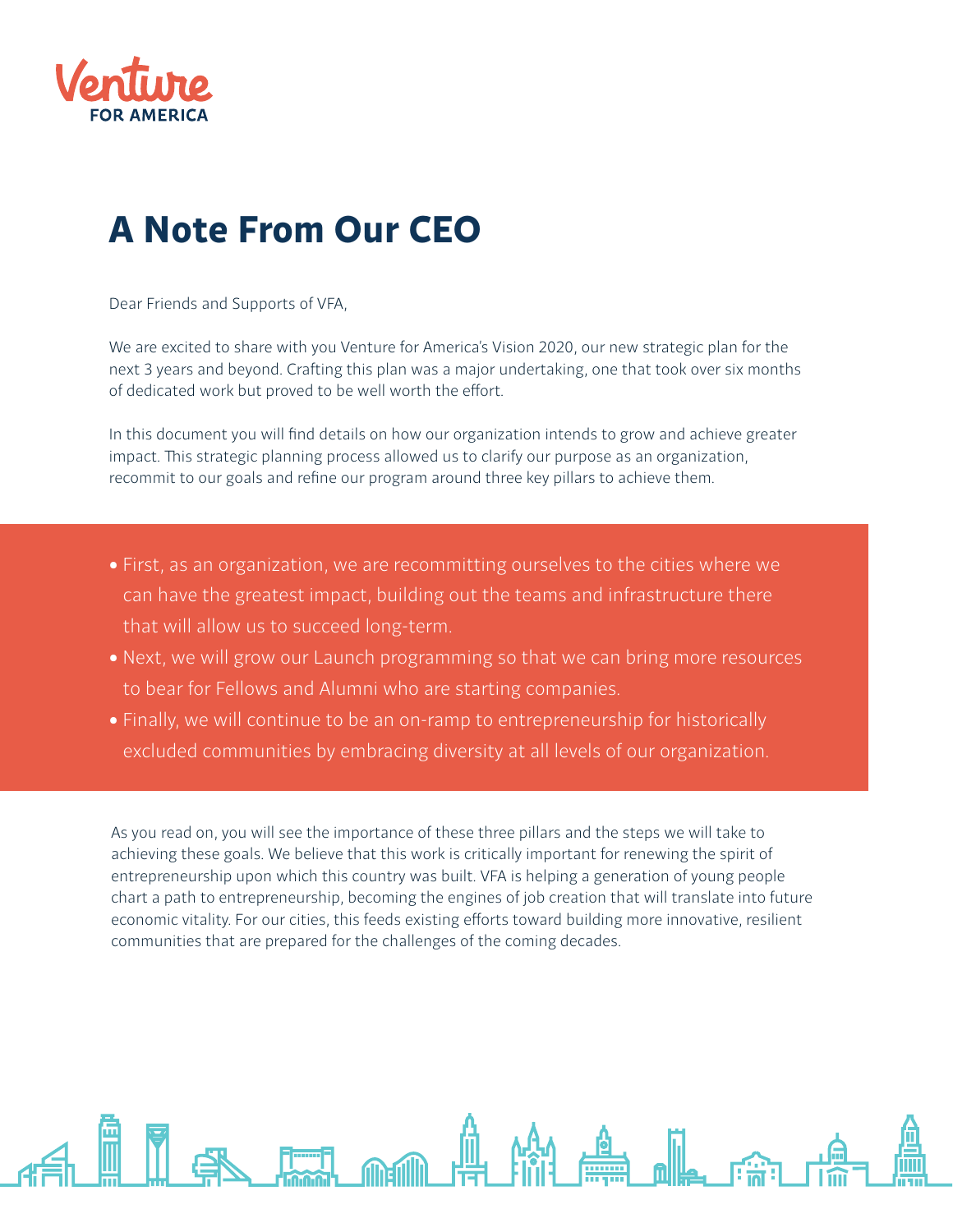### **Venture Forward: An Overview of the Strategic Planning Process**

Venture For America started in 2011 with little more than a bold vision, a handful of tirelessly dedicated team members, \$200,000 in funding and the audacious belief that these ingredients could create something transformative. After six years in operation, with a budget that had grown over 30x, hundreds of incredible Fellows and Alumni, and a full time team of over 30, we realized that it was the right time to step back, assess our progress, and formally chart our way forward.

Starting in late 2016, we engaged Community Resource Exchange, a seasoned and expert non-profit consultancy, to work with us and help guide us through this important process. From January to June of this year, we assembled a planning committee of VFA Board members, senior leadership and Alumni to create this plan. Through stakeholder analysis, theory of change exploration and action planning, this strategic planning process allowed us to:

- Shape a new mission statement and articulate our desired long-term impact
- Identify three programmatic goals and their respective indicators of success that track directly to our mission, and four operational goals to support these programmatic goals
- Craft a strategy screen to guide decision-making and apply this screen as a means to prioritize strategies and activities to pursue going forward.

We could not have achieved this without the VFA Fellows, Alumni, Donors, Board Members, and Team who contributed to the planning process and shared their invaluable insights. We also owe a debt of gratitude to the exceptional team at Community Resource Exchange for facilitating our discussions, pushing us to dig deeper, and distilling our conversations beautifully.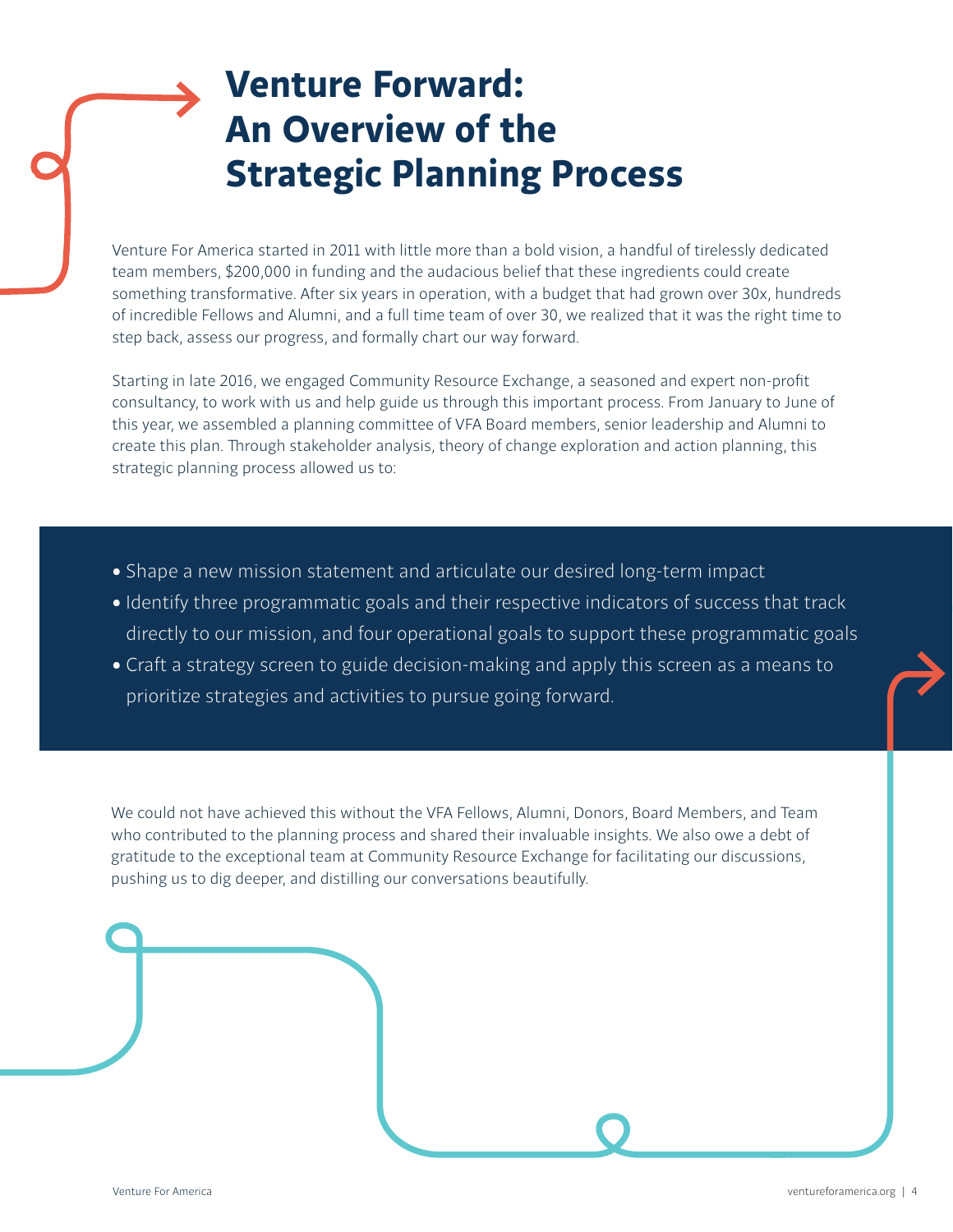## **Venture Ahead: Our New Mission**

Venture For America is creating economic opportunity in American cities by mobilizing the next generation of entrepreneurs and equipping them with the skills and resources they need to create jobs.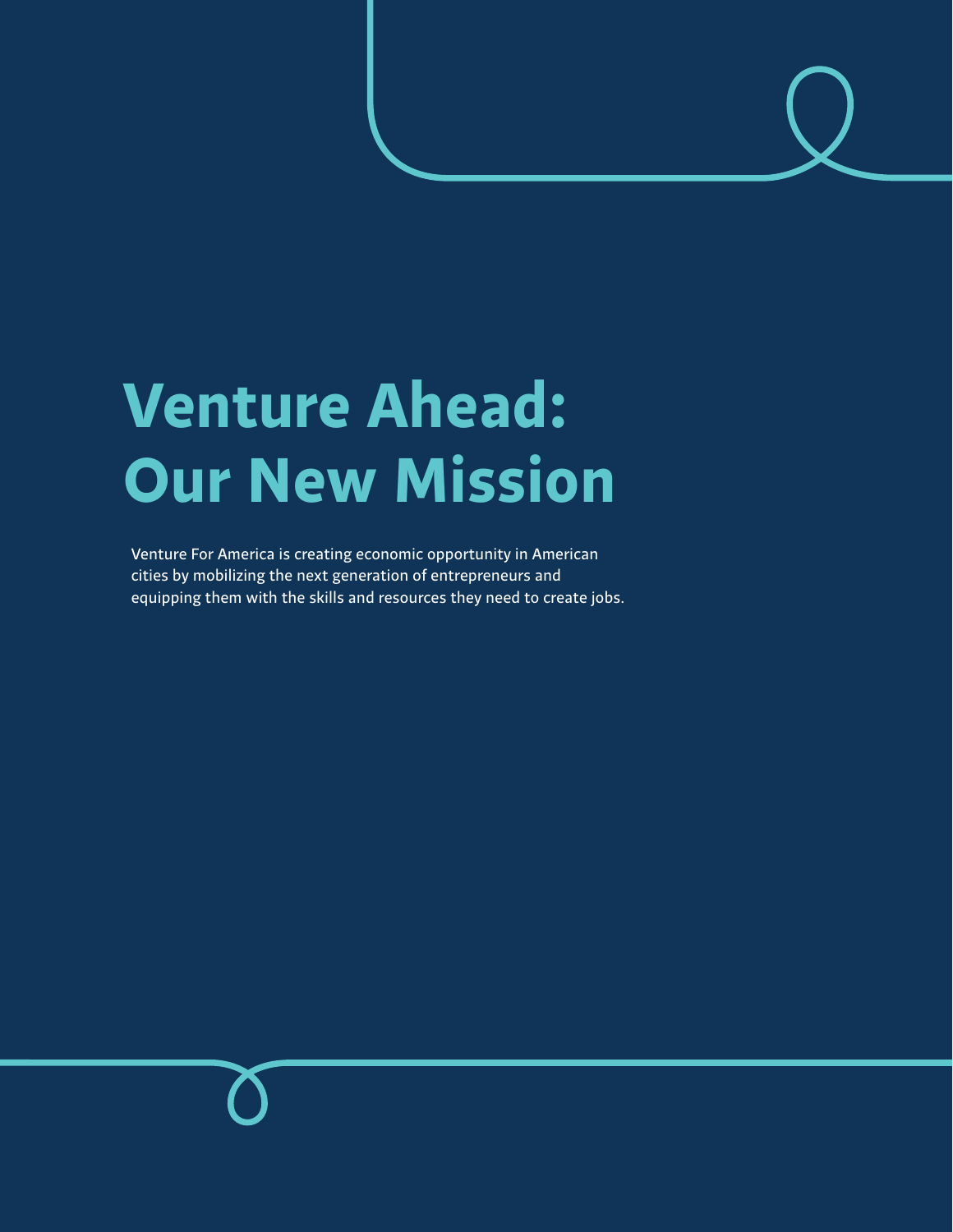### **Venture Outward: Deepening Our Impact in Our Cities**

The cities where we send VFA Fellows are an integral part of our work and central to the VFA experience. They shape our Fellows' perspectives, expose them to new communities, and help us foster the tightknit community we've come to be known for. Our goal for our cities, as confirmed by our new mission statement, is to create economic opportunity by helping to build job-creating enterprises.

We were founded to help reverse the "brain drain" and redirect high-potential talent away from the handful of cities that are top destinations for college-educated talent and toward opportunities at highgrowth companies in cities like Cleveland, Detroit, New Orleans, and Philadelphia. In the years ahead, we are doubling down on our efforts to increase and support the economic vitality of these cities - first by clarifying what makes a city right for VFA and then by recommitting our efforts to deepen our impact there.

#### **Understanding what makes a "VFA City"**

With six years of data to rely on, we've now formalized what makes a city the right fit for the VFA Fellowship and articulated the criteria by which we enter and continue to operate in a given city. Though there is no hard and fast scoring system, our evaluation relies on an analysis of three key factors - Need, Entrepreneurial Ecosystem, and Fundraising Potential.

| <b>Need</b>                                                                                                       | <b>Entrepreneurial</b><br><b>Ecosystem</b>                                                                                                                                                                                               | <b>Fundraising</b><br><b>Potential</b>                                                                                                                              |
|-------------------------------------------------------------------------------------------------------------------|------------------------------------------------------------------------------------------------------------------------------------------------------------------------------------------------------------------------------------------|---------------------------------------------------------------------------------------------------------------------------------------------------------------------|
| "Does this city need VFA?"                                                                                        | "Can VFA Fellows and the<br>startups where they work<br>successfully grow in this city?"                                                                                                                                                 | "Are there resources to<br>support VFA in this city?"                                                                                                               |
| · High local unemployment rate<br>• Low educational attainment rate<br>• Low density of creative<br>professionals | • Critical mass of startups that<br>can hire Fellows<br>• Supportive institutions (e.g.<br>incubators and accelerators)<br>• Availability of local<br>investment funding (e.g.<br>angel networks, ability to<br>attract venture capital) | • Strong existing<br>philanthropic community<br>• Existing giving to initiatives<br>around entrepreneurship,<br>job creation, and private<br>economic redevelopment |

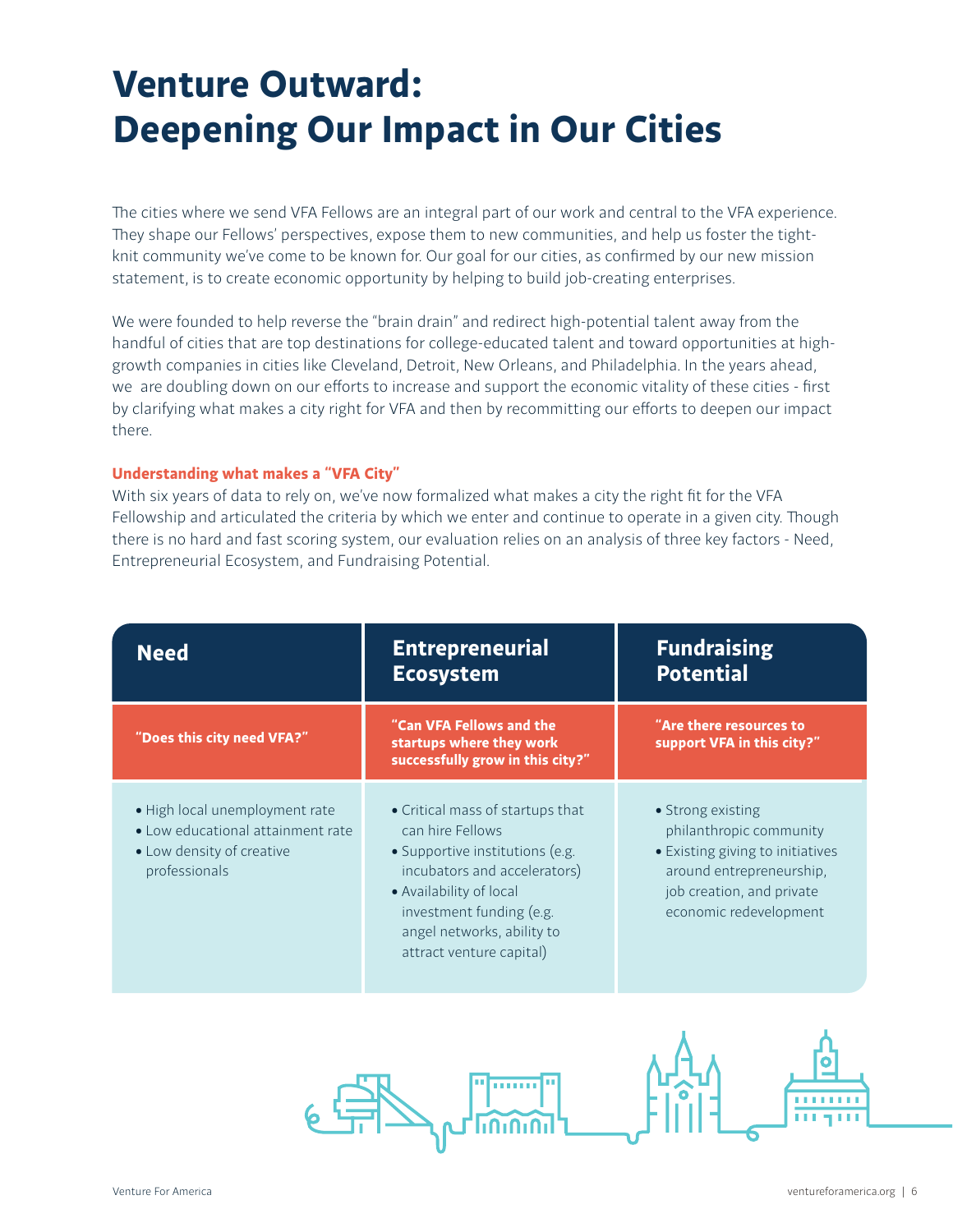#### **PRIORITIES**

| <b>Priority</b>                                                     | <b>Metrics For Success</b>                                                                                                                                                                                          |
|---------------------------------------------------------------------|---------------------------------------------------------------------------------------------------------------------------------------------------------------------------------------------------------------------|
| Increasing Support to<br><b>Existing Entrepreneurial Ecosystems</b> | • Increasing retention of Fellows in cities<br>• Increasing retention of Fellow Founders in cities<br>• Strengthening VFA presence and awareness                                                                    |
| Increasing Impact on<br>the Companies where VFA Fellows Work        | • Growing the number of company partners that hire VFA Fellows<br>• Increasing the numbers of VFA Fellows in leadership roles at<br>company partners<br>• Increasing the number of jobs created by company partners |

#### **HOW WE'LL GET THERE**

**Deepen Our Presence in Each City**

- **1)** Hire a Community Director in each city
- **2)** Build out local boards, mentors and advisors in each city
- **3)** Incent and encourage Fellow Founders to start companies, base operations and hire locally in each city
- **4)** Sustain cohorts of 10-15+ Fellows in each city

#### **Provide Our Company Partners with Top Talent**

- **1)** Develop, train and nurture the best talent
- 2) Leverage our networks to benefit company partners and make connections on their behalves
- **3)** Nurture leadership development among Fellow and Alumni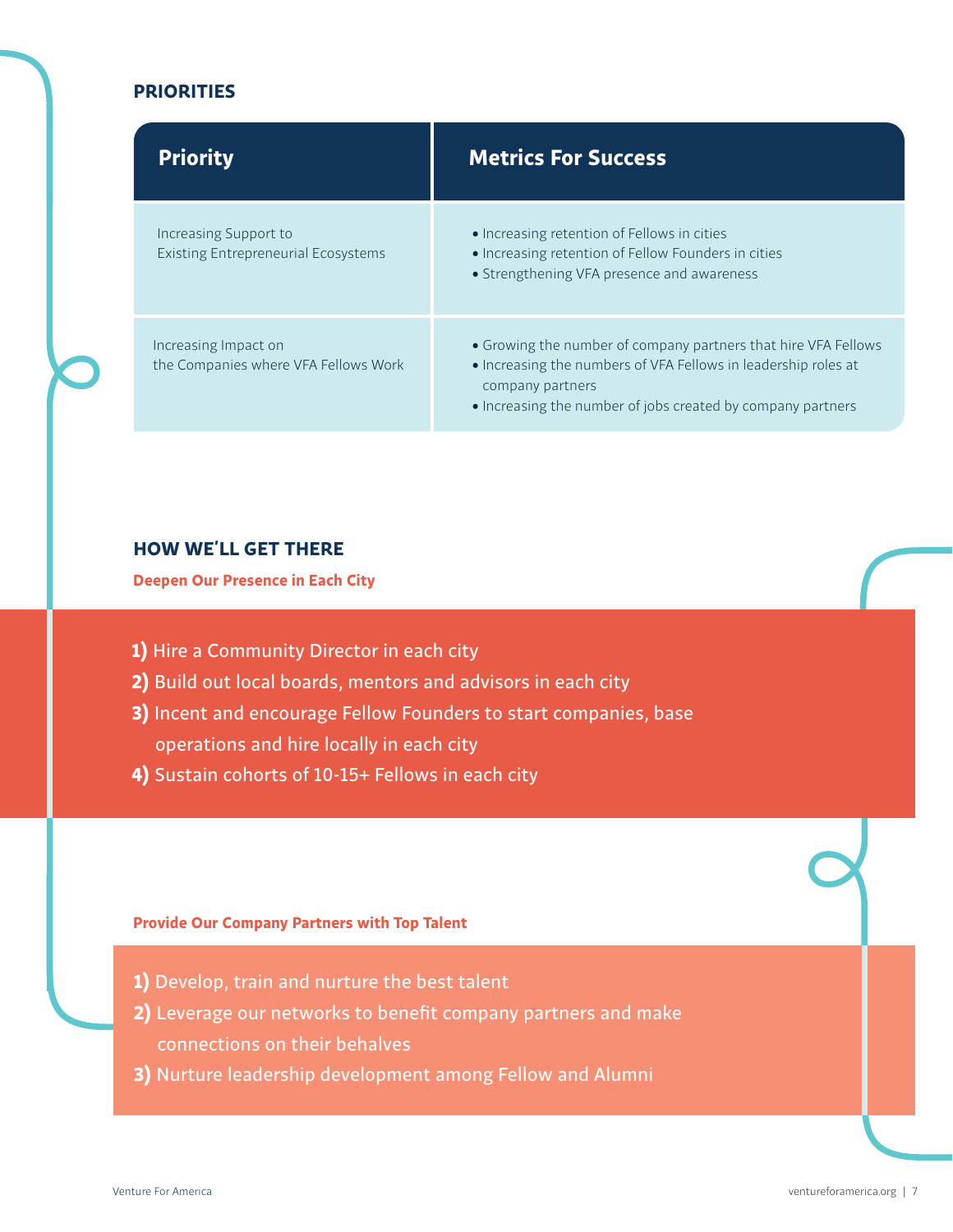### **Venture Upward: Creating the Next Generation of Entrepreneurs**

Closely aligned to our commitment to our cities is our commitment to creating more entrepreneurs Flourishing cities have strong economies; strong economies rely on thriving businesses to create jobs; thriving businesses are founded and led by ambitious, risk-taking entrepreneurs. We select our Fellows because they already have the spirit and drive that will allow them to succeed as entrepreneurs, but VFA can help give them the skills, networks, and resources they will need along the way.

Entrepreneurship is on the decline in this country, and we are forming new businesses at much slower rates than in previous years. This is especially true for young people - despite the myth of the hoodiewearing millennial entrepreneur, Americans under 35 are less likely to own a business now than at any other time in the last 40 years. This is a disaster for the future of job creation. Evidence from the Kauffman Foundation shows time and again that nearly all net job creation in this country comes from businesses under 5 years old. If we wish for future generations to have economic opportunity, we must set more young people on the path to entrepreneurship.

Since welcoming our first class of Fellows in 2012, we have been committed to providing them our Fellows the resources they need to turn their ideas into businesses. As we look ahead to a growing community of energetic and innovative Alumni, we want to grow targeted programming for these young entrepreneurs, connect them with potential co-founders and investors, and provide them with more support and resources to get their fledgling businesses off the ground.

#### **PRIORITIES**

| <b>Priority</b>                                                                          | <b>Metrics For Success</b>                                                                                                                                                                                                                                 |
|------------------------------------------------------------------------------------------|------------------------------------------------------------------------------------------------------------------------------------------------------------------------------------------------------------------------------------------------------------|
| Increase the number of Fellow-Founded<br>companies and the number of jobs they<br>create | • Increasing number of Fellow-Founded companies in general<br>. Increasing number of Fellow-Founded companies in our cities<br>• Increasing amount of seed funding raised by Fellow Founders<br>• Increasing revenue generated by Fellow-Founded companies |
| Increase the number of jobs created by<br>Fellow-Founded companies                       | • Increasing number of jobs created by Fellow-Founded companies<br>• Increasing number of jobs created by Fellow-Founded companies<br>in our cities                                                                                                        |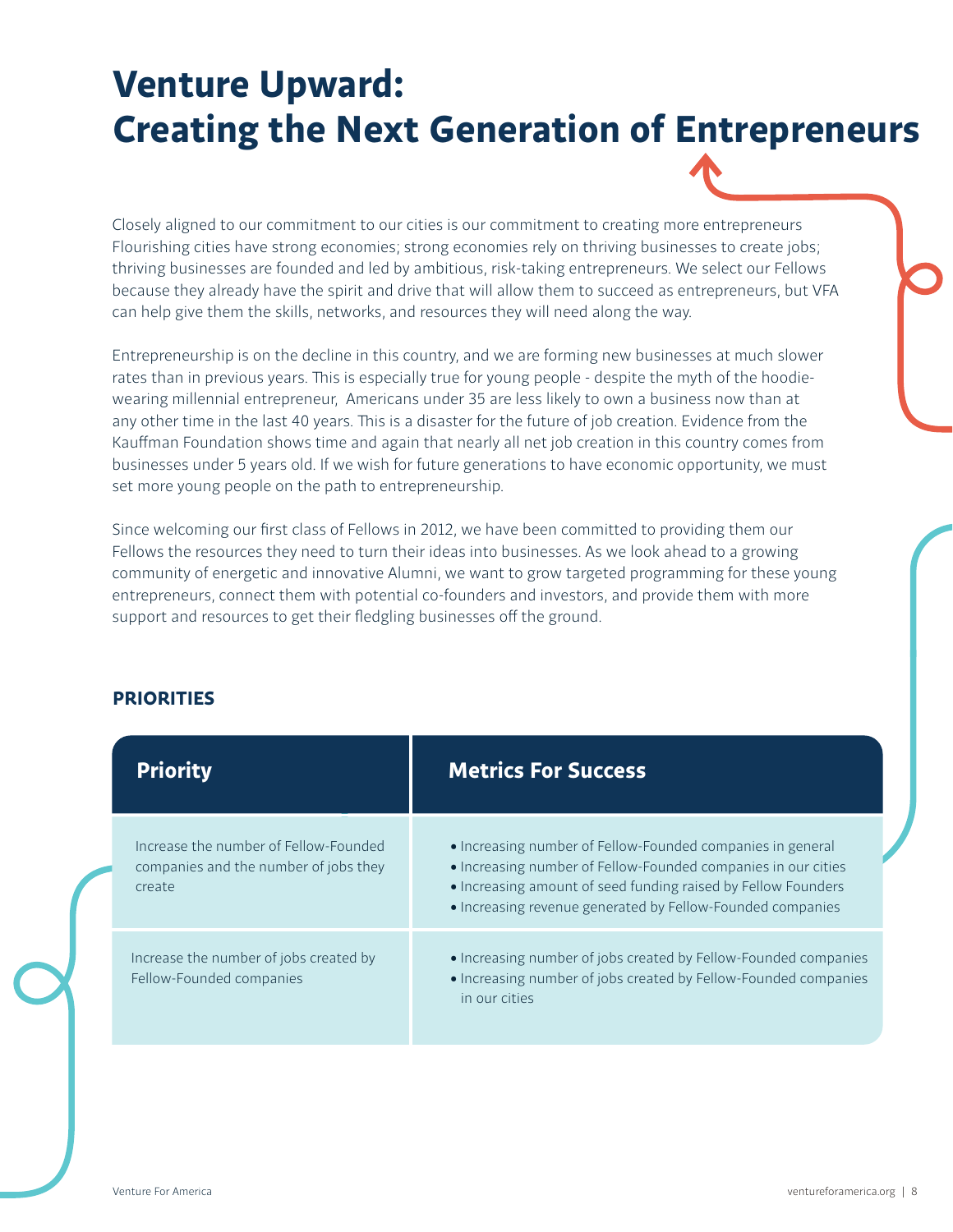#### **HOW WE'LL GET THERE**

**Create the Next Generation of Entrepreneurs**

- **1)** Prioritize founder potential in our selection process
- **2)** Enhance Launch programming for Fellow Founders
- **3)** Increase our Fellow Founders' access to investment capital
- **4)** Incent and encourage Fellows to found and operate their companies in our cities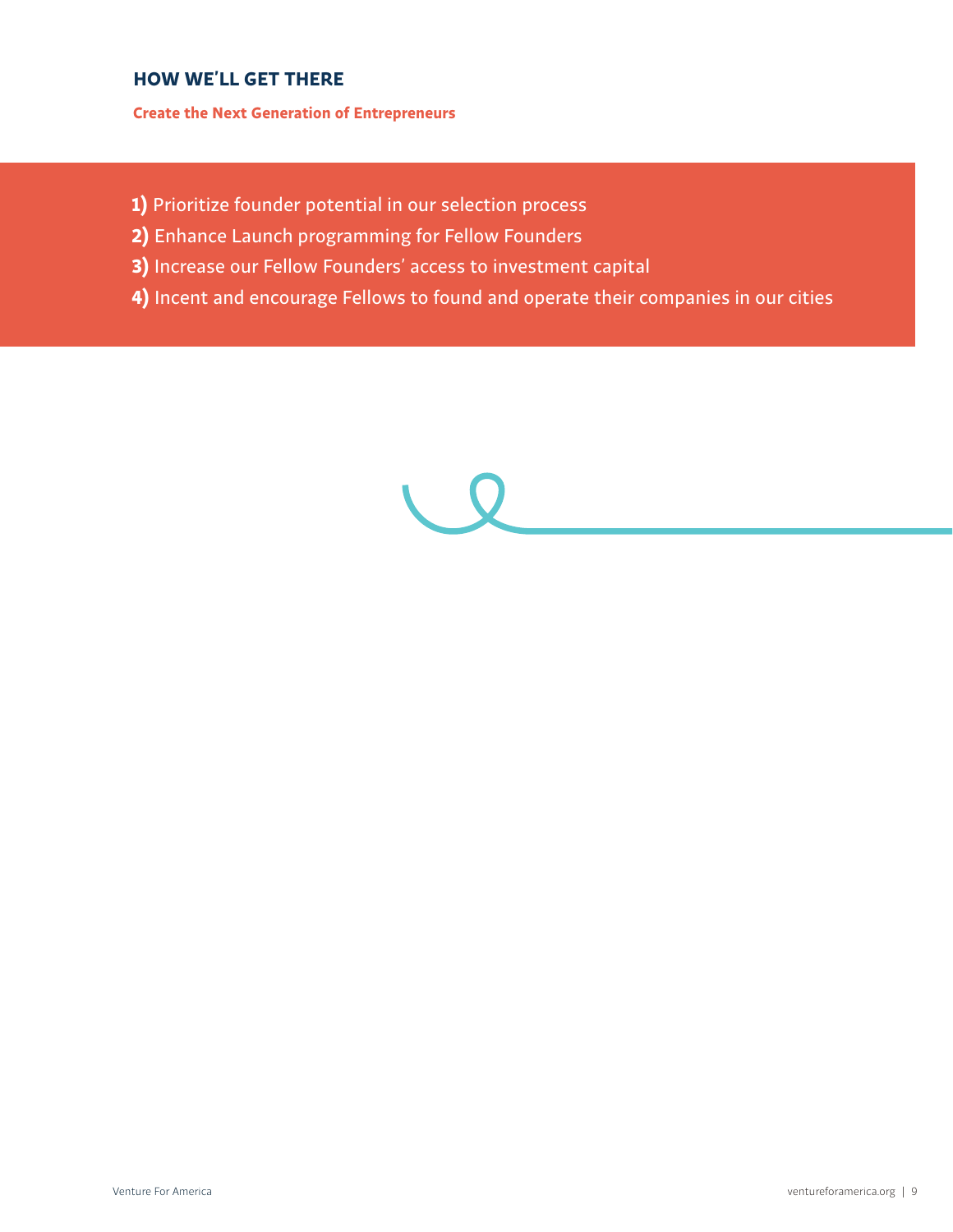### **Venture Together: Creating an Onramp to Entrepreneurship**

Our commitment to diversity is based on our commitment to strengthening communitiesthrough entrepreneurship. Study after study has shown that diverse teams are more effective, solve problems better, create better products and services, and ultimately, perform better financially. The more diverse the viewpoints and experiences of our Fellows, the stronger and more inclusive our community becomes. Connecting our startup partners with a diverse talent pool helps them better achieve their goals and positively impact the communities where they operate. Partnering with entrepreneurs and founders from diverse backgrounds gives our Fellows better opportunities to learn and grow as professionals.

Venture For America is uniquely situated to positively impact the broader technology, entrepreneurship and innovation industries by being an onramp for historically excluded communities. By committing to a diverse Fellowship community, we can make our Company Partners stronger, create new entrepreneurs in new industries, and ultimately help our cities thrive and grow.

#### **PRIORITIES**

| <b>Priority</b>                                                                                 | <b>Metrics For Success</b>                                                                                                                                                                                |
|-------------------------------------------------------------------------------------------------|-----------------------------------------------------------------------------------------------------------------------------------------------------------------------------------------------------------|
| Improve identification and cultivation of<br>entrepreneurial talent from diverse<br>backgrounds | • Increase diversity among fellowshipapplicants<br>. Increased participation of Fellows who identify as female and/or<br>underrepresented minorities in the Fellowship cohort                             |
| Increase and support diversity among<br>Fellow Founders                                         | • Match diversity among Fellow Founders to diversity of the<br>fellowship cohort<br>• Increase number of companies launched by Fellows who identify<br>as female, underrepresented minority, and/or LGBTQ |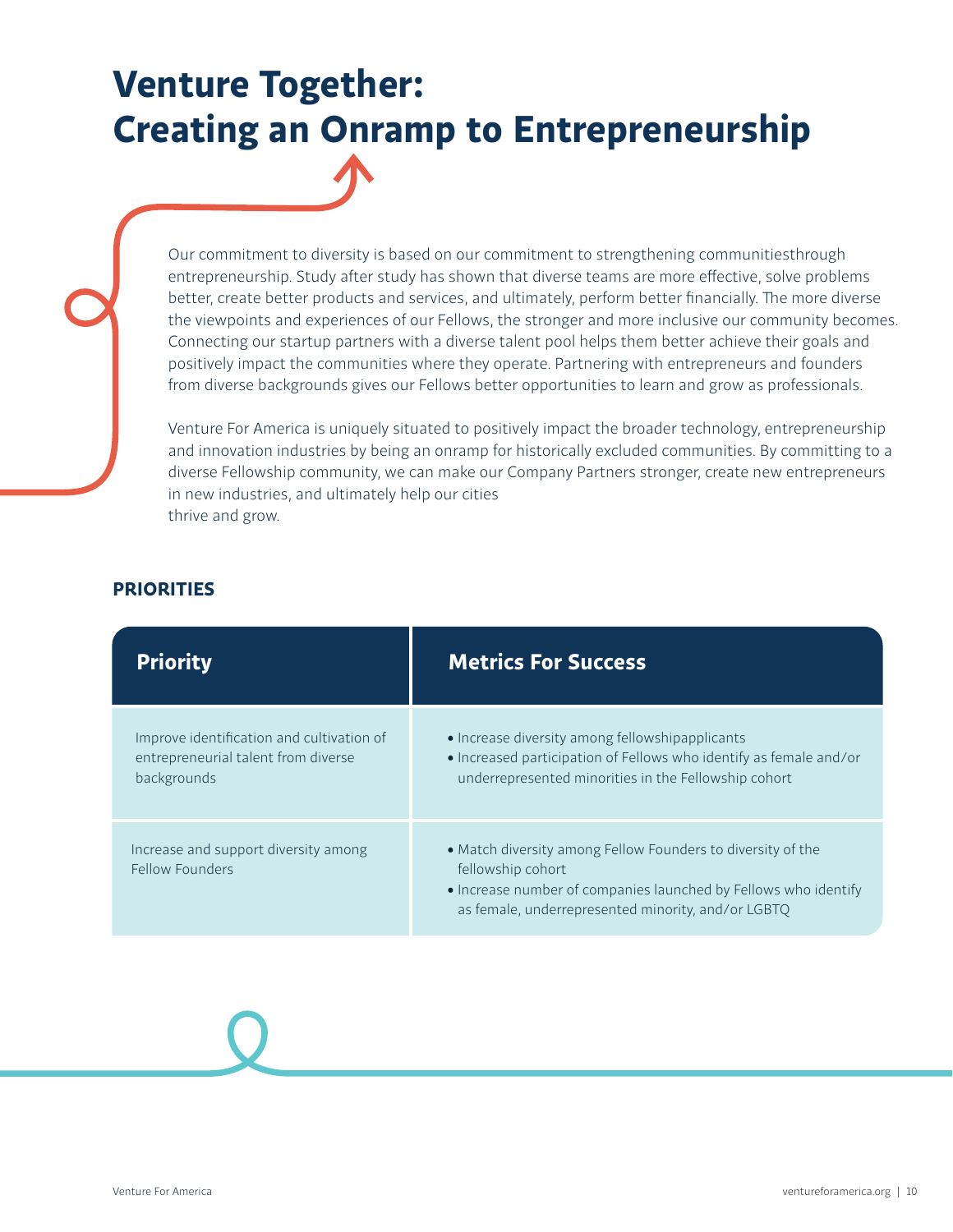#### **HOW WE'LL GET THERE**

#### **Increase Support for Fellows from Diverse Backgrounds**

- **1)** Enhance existing program content and curricula
- **2)** Grow and strengthen VFA Rise groups
- **3)** Recruit and grow network of mentors from diverse backgrounds
- **4)** Review and enhance diversity of VFA Team, Board and Advisors

**Improve Support for Fellow Founders from Diverse Backgrounds**

- 1) Provide targeted access to financial aid resources
- **2)** Increase targeted resources and support
- **3)** Create networking and support opportunities for Founders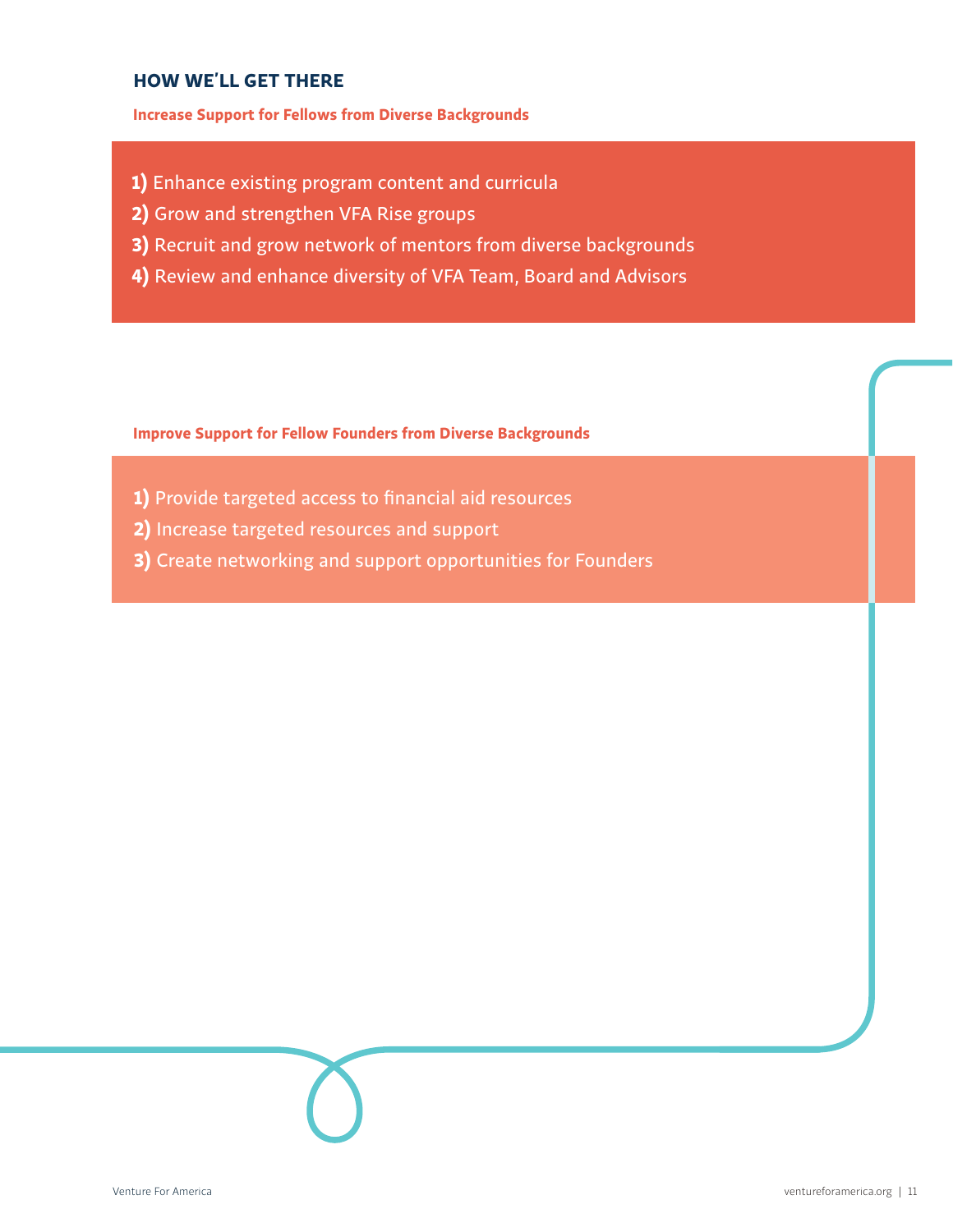### **Operational Implications**

To achieve these goals with our program, our organization will have to grow and operate in a new way as well. These operational shifts reflect the resources and infrastructure that new or enhanced programming will require. They are intended to position VFA for long-term strength and increased sustainability.

| <b>Build Stronger</b><br><b>Local Infrastructure</b>                                                                                                                                                       | <b>Diversify Leadership</b><br><b>Pipeline within VFA</b>                                                                                                                          | <b>Leverage</b><br><b>Data to Drive</b><br><b>Organizational</b><br><b>Effectiveness and</b><br><b>Innovation</b>          | <b>Scale Funding</b><br><b>Sources and Build</b><br><b>Endowments for</b><br><b>Program Growth</b>                                        |
|------------------------------------------------------------------------------------------------------------------------------------------------------------------------------------------------------------|------------------------------------------------------------------------------------------------------------------------------------------------------------------------------------|----------------------------------------------------------------------------------------------------------------------------|-------------------------------------------------------------------------------------------------------------------------------------------|
| Focus our<br>organizational growth<br>and support on our<br>cities, hiring more<br>local employees and<br>creating stronger links<br>between the New<br>York-based<br>headquarters and<br>city-based teams | Nurture and sustain<br>an engaged and<br>motivated team through<br>enhanced leadership<br>development, clear career<br>growth trajectories<br>and opportunities for<br>advancement | Grow as a learning<br>organization by better<br>capturing, analyzing and<br>learning from data to<br>guide decision-making | Increase our<br>operating revenues<br>by securing more<br>gifts, larger gifts<br>and diversifying our<br>revenue generating<br>activities |

#### **HOW WE'LL GET THERE**

**Grow and scale deliberately and thoughtfully**

- **1)** Grow revenues from \$6MM in 2017 to \$10MM by 2020
- **2)** Grow VFA Team to 55 employees by 2020
- **3)** Review all new and existing programming activities against a strategy screen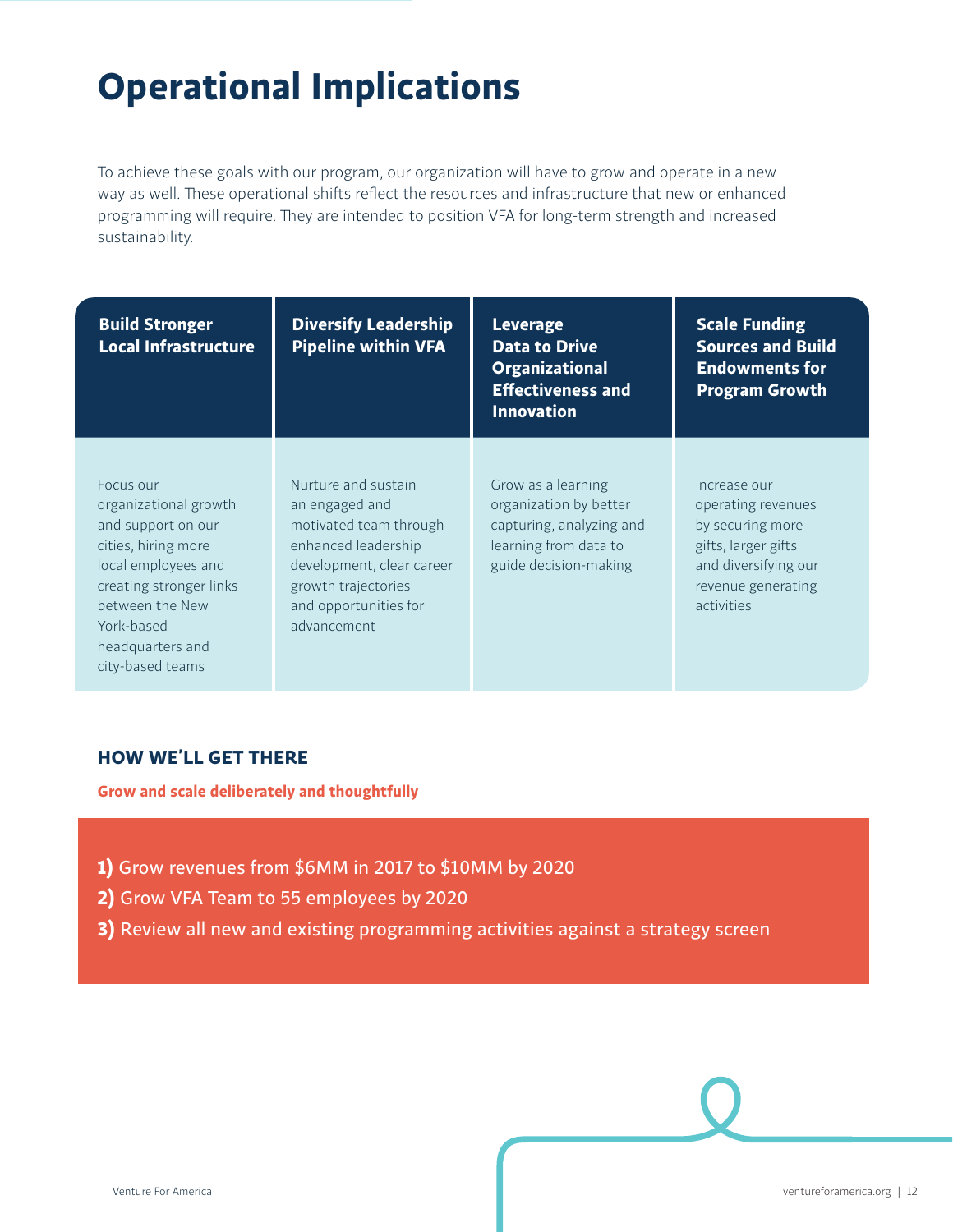### **Highlights on Our Strategy Screen**

The new VFA Strategy Screen creates a formal rubric against which we can evaluate our programs, investment of resources and new opportunities.

| <b>Must Align</b>                                                                                                                                | <b>Should Align</b>                                                                                                                                                                                                               |
|--------------------------------------------------------------------------------------------------------------------------------------------------|-----------------------------------------------------------------------------------------------------------------------------------------------------------------------------------------------------------------------------------|
| • Does this initiative align with our mission?<br>. Does this initiative align with our values?<br>. Does this reinforce our depth of expertise? | . Does this positively impact our desired cities?<br>. Does this positively impact current or potential<br>Fellows and Alumni?<br>• Can we sufficiently fund this initiative?<br>• Does this enhance and reinforce the VFA brand? |

 $\overline{Q}$